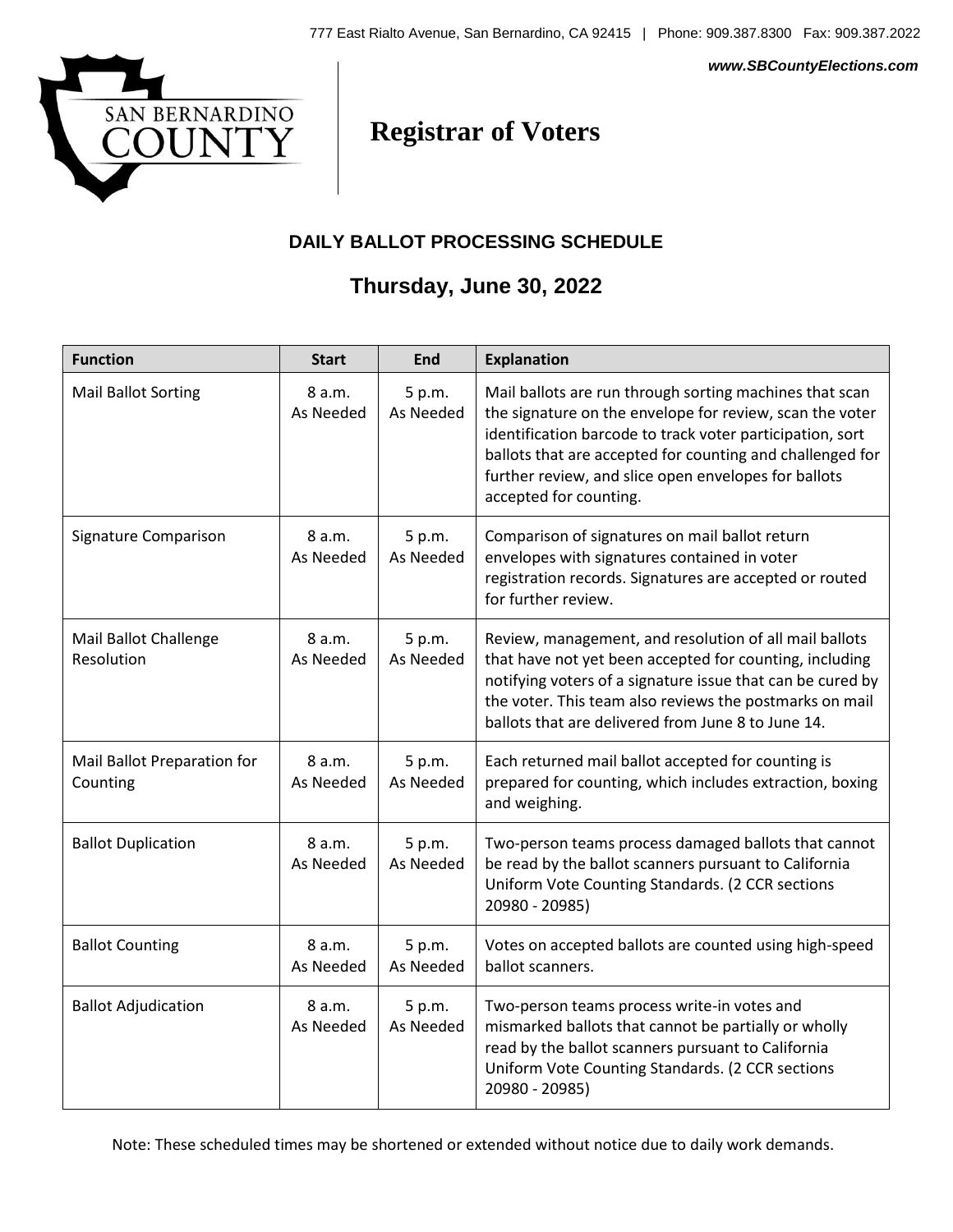| <b>Function</b>                                                                                              | <b>Start</b>        | End                 | <b>Explanation</b>                                                                                                                                                                                                                                                                                                                                                            |
|--------------------------------------------------------------------------------------------------------------|---------------------|---------------------|-------------------------------------------------------------------------------------------------------------------------------------------------------------------------------------------------------------------------------------------------------------------------------------------------------------------------------------------------------------------------------|
| <b>Ballot Storage</b>                                                                                        | 8 a.m.<br>As Needed | 5 p.m.<br>As Needed | Batches of counted ballots are weighed, logged, and<br>stored. During the canvass, some boxes will be retrieved<br>as at least 1% of the ballots are randomly selected for a<br>hand count audit. After the election is certified and any<br>recounts are completed, the ballots must be securely<br>stored until April 2024 and cannot be accessed without<br>a court order. |
| <b>Conditional Voter</b><br><b>Registration and Provisional</b><br><b>Ballot Processing</b>                  | 8 a.m.<br>As Needed | 5 p.m.<br>As Needed | Processing and adjudicating these ballots to determine<br>whether they are eligible to be counted.                                                                                                                                                                                                                                                                            |
| <b>Conditional Voter</b><br><b>Registration and Provisional</b><br><b>Ballot Preparation for</b><br>Counting | 8 a.m.<br>As Needed | 5 p.m.<br>As Needed | Each returned provisional ballot and Conditional Voter<br>Registration provisional ballot accepted for counting is<br>prepared for counting, which includes extraction, boxing<br>and weighing.                                                                                                                                                                               |
| <b>Election Results Reporting</b>                                                                            | 4 p.m.              | 4 p.m.              | Unofficial election results reports are posted on ROV's<br>website and social media accounts.                                                                                                                                                                                                                                                                                 |

## **Friday, July 1, 2022**

| <b>Function</b>                         | <b>Start</b>        | End                 | <b>Explanation</b>                                                                                                                                                                                                                                                                                                              |
|-----------------------------------------|---------------------|---------------------|---------------------------------------------------------------------------------------------------------------------------------------------------------------------------------------------------------------------------------------------------------------------------------------------------------------------------------|
| <b>Mail Ballot Sorting</b>              | 8 a.m.<br>As Needed | 5 p.m.<br>As Needed | Mail ballots are run through sorting machines that scan<br>the signature on the envelope for review, scan the voter<br>identification barcode to track voter participation, sort<br>ballots that are accepted for counting and challenged for<br>further review, and slice open envelopes for ballots<br>accepted for counting. |
| Signature Comparison                    | 8 a.m.<br>As Needed | 5 p.m.<br>As Needed | Comparison of signatures on mail ballot return<br>envelopes with signatures contained in voter<br>registration records. Signatures are accepted or routed<br>for further review.                                                                                                                                                |
| Mail Ballot Challenge<br>Resolution     | 8 a.m.<br>As Needed | 5 p.m.<br>As Needed | Review, management, and resolution of all mail ballots<br>that have not yet been accepted for counting, including<br>notifying voters of a signature issue that can be cured by<br>the voter. This team also reviews the postmarks on mail<br>ballots that are delivered from June 8 to June 14.                                |
| Mail Ballot Preparation for<br>Counting | 8 a.m.<br>As Needed | 5 p.m.<br>As Needed | Each returned mail ballot accepted for counting is<br>prepared for counting, which includes extraction, boxing<br>and weighing.                                                                                                                                                                                                 |

Note: These scheduled times may be shortened or extended without notice due to daily work demands.